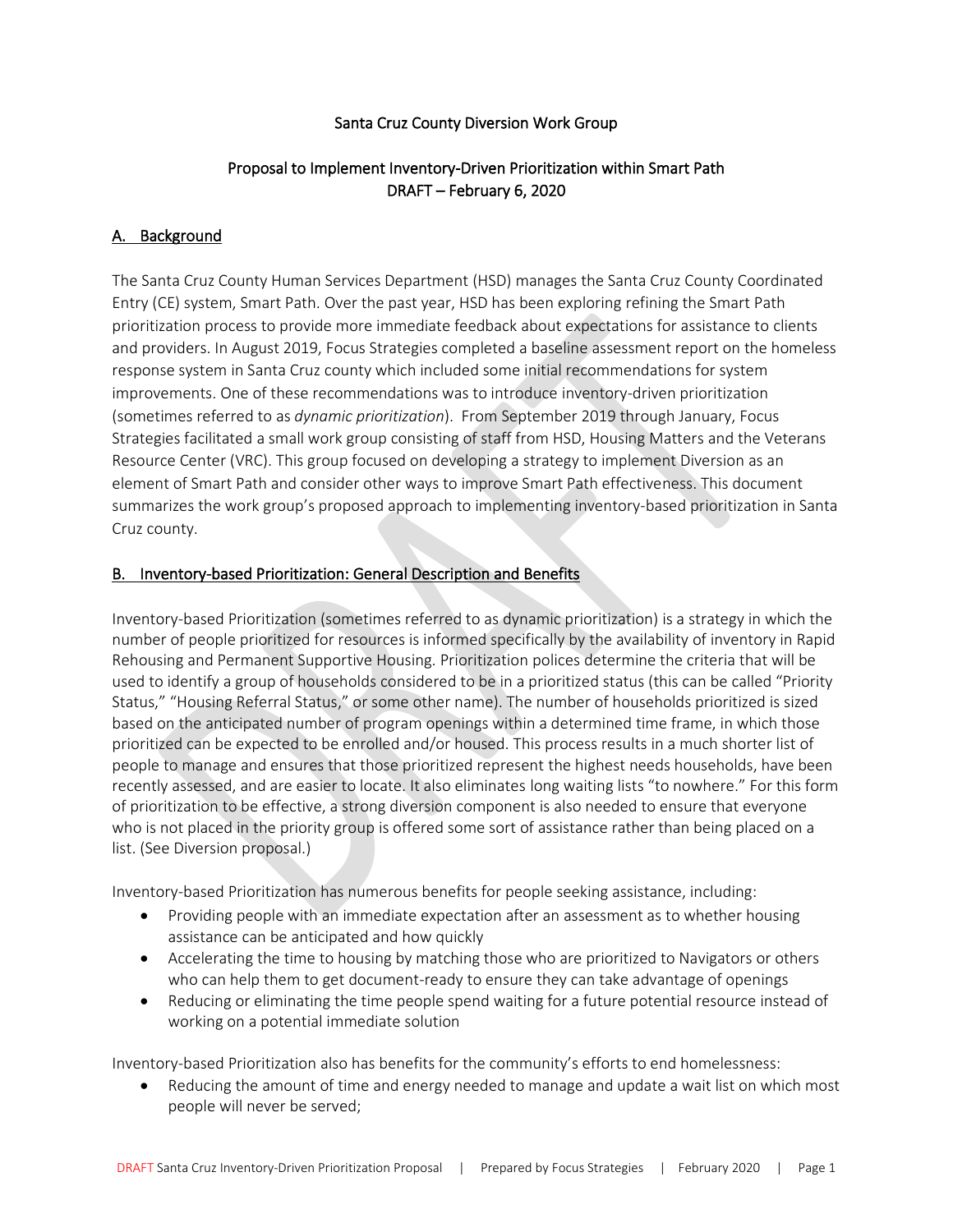- Reducing the time spent looking for people who are matched to a resource but who have lost contact with the system
- Increasing the likelihood that those who are prioritized are quickly housed, resulting in higher rates of trust within the system
- Making better use of outreach staff to stay in touch with those who are prioritized

## C. Implementation of Inventory-Driven Prioritization in Santa Cruz County – Recommendations

The work group makes the following recommendations for implementation of inventory-based prioritization in Santa Cruz county.

## 1. Goals

The main goals of inventory-driven prioritization in Santa Cruz are:

- Ensure that everyone assessed has a clear understanding of whether they can expect to receive help with a housing resource from the crisis response system within 180 days;
- Reduce the numbers of people waiting for a housing placement through Smart Path;
- Develop the Diversion practice and ensure it is made available to everyone who is not prioritized;
- Ensure housing placements through Smart Path are prioritized for people who need them most.

## 2. General Prioritization Policy

All housing resources in the system, both Permanent Supportive Housing and Rapid Rehousing will be allocated for those with the highest needs/ prioritization status as determined by the Smart Path Assessment and Prioritization process.

For adults the prioritization process is currently based on:

- VI-SPDAT score
- Length of Time Homeless

For families the prioritization process is currently based on:

- VI-SPDAT score
- Length of Time Homeless
- Pregnant adult or children in the household under five

Under Inventory-driven Prioritization the criteria used will be the same. However, Smart Path will establish a score level that will determine, along with the other criteria, whether someone is placed into Priority Status.

## 3. Reconsideration for Highly Acute Clinical Needs

The group is also concerned that the current prioritization method may result in a low representation of people with certain high or acute medical/behavioral issues. This is happening in many places (not just Santa Cruz County) for two reported reasons: